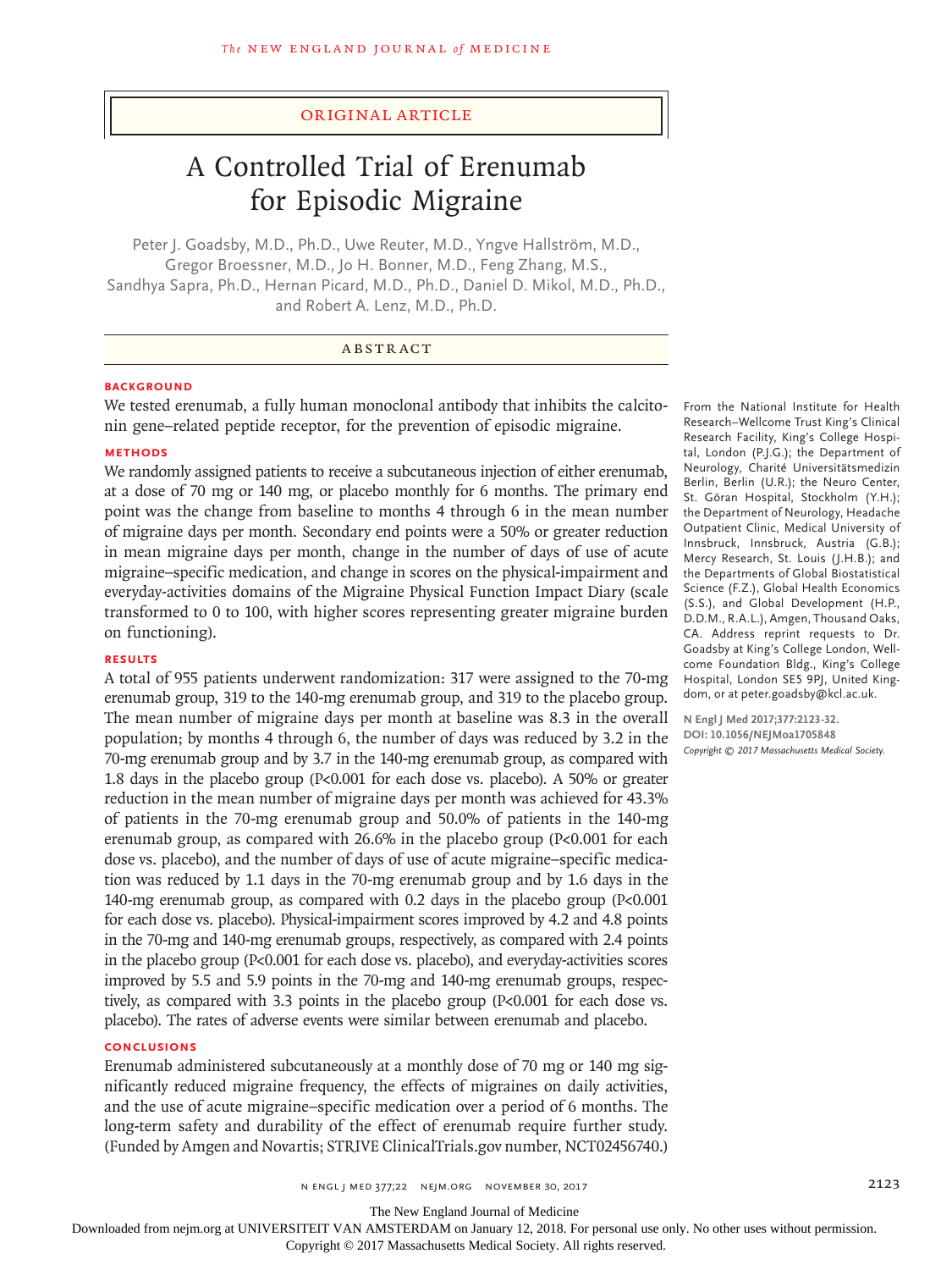MIGRAINE CAN BE BROADLY CLASSIFIED<br>as either episodic or chronic on the ba-<br>headache days ner month.<sup>1</sup> Episodic migraine is as either episodic or chronic on the basis of the number of migraine days and headache days per month.<sup>1</sup> Episodic migraine is defined as fewer than 15 migraine days or headache days per month, with or without aura, and accounts for more than 90% of persons with migraine,<sup>2</sup> whereas chronic migraine, defined as at least 15 headache days per month (of which ≥8 are migraine days with or without aura), affects approximately 5% to 8% of persons with migraine.<sup>3</sup>

Acute migraine–specific medications, such as the serotonin 5-HT<sub>1B</sub> and 5-HT<sub>1D</sub> receptor agonists (triptans),<sup>4</sup> are used to abort a migraine attack, whereas preventive treatments aim to reduce the frequency and severity of migraine.<sup>5</sup> Patients who have sufficient migraine attacks to be disabled by the condition are candidates for preventive therapy.6 Commonly used migraine-preventive therapies, such as topiramate, propranolol, and amitriptyline, may not be entirely effective<sup>5</sup> or may have unacceptable side effects, leading to poor adherence.<sup>7</sup> The currently used preventive medications were developed for other indications rather than for a target that is part of the specific pathophysiological processes involved in migraine.8

Calcitonin gene–related peptide (CGRP) is involved in the pathophysiological mechanisms underlying migraine through nociceptive mechanisms in the trigeminovascular system.<sup>9-12</sup> The role of CGRP in migraine was shown in phase 2 and phase 3 clinical trials of small-molecule  $CGRP-receptor$  antagonists $13-18$  in acute migraine and is further supported by phase 2 and phase 3 trials of monoclonal antibodies targeting the CGRP pathway,<sup>19-22</sup> which suggests that the pathway could be a target for preventive migraine treatment. Erenumab is a fully human monoclonal antibody that selectively and potently binds to the canonical CGRP receptor.<sup>23</sup> In phase 2 trials, erenumab was found to significantly reduce the number of migraine days per month in patients with episodic migraine at a monthly dose of 70 mg22 and in patients with chronic migraine at doses of 70 mg and 140 mg in the last month of a 3-month double-blind treatment phase.<sup>24</sup> Here we report the results of STRIVE (Study to Evaluate the Efficacy and Safety of Erenumab in Migraine Prevention), a phase 3 trial of erenumab at doses of 70 mg and 140 mg in patients with episodic migraine.

#### Methods

## **Trial Population**

Adults 18 to 65 years of age who had had a history of migraine with or without aura for at least 12 months before screening were eligible for participation in the trial. Migraine was defined in accordance with the International Classification of Headache Disorders, 3rd edition (beta version).<sup>1</sup> Patients had to have at least 4 and fewer than 15 migraine days per month and fewer than 15 headache days per month on average during the 3-month period before screening (as reported by the patients) and during a 4-week baseline phase that was assessed with the use of a handheld electronic diary (ERT) completed daily by the patient and had to demonstrate at least 80% adherence to reporting with the electronic diary during the baseline phase. Patients were excluded if they were older than 50 years of age at migraine onset, had a history of hemiplegic migraine or cluster headache, had received botulinum toxin within 4 months before or during the baseline phase, used devices or procedures for migraine prevention within 2 months before the baseline phase, or had had no therapeutic response to more than two migraine-preventive treatment categories (additional inclusion and exclusion criteria are provided in the Supplementary Appendix, available with the full text of this article at NEJM.org). The original protocol did not permit inclusion of patients who were receiving migraine-preventive medication; in order to evaluate the effect of erenumab in a broader patient population, a protocol amendment that was implemented during the enrollment period allowed the enrollment of patients with concomitant use of one migraine-preventive medication taken at a stable dose (i.e., with no changes to the dose within 2 months before the baseline phase or at any time during the trial) (see the Supplementary Appendix).

#### **Trial Oversight**

The trial protocol was approved by the independent ethics committee at each trial center and is available at NEJM.org. Patients provided written informed consent. Amgen and Novartis, the codevelopers of erenumab, funded this trial. Amgen provided the trial drug and conducted the data analyses. A medical writer, funded by Amgen, wrote the first draft of the manuscript under the direction of the authors. All the authors interpret-

The New England Journal of Medicine

Downloaded from nejm.org at UNIVERSITEIT VAN AMSTERDAM on January 12, 2018. For personal use only. No other uses without permission.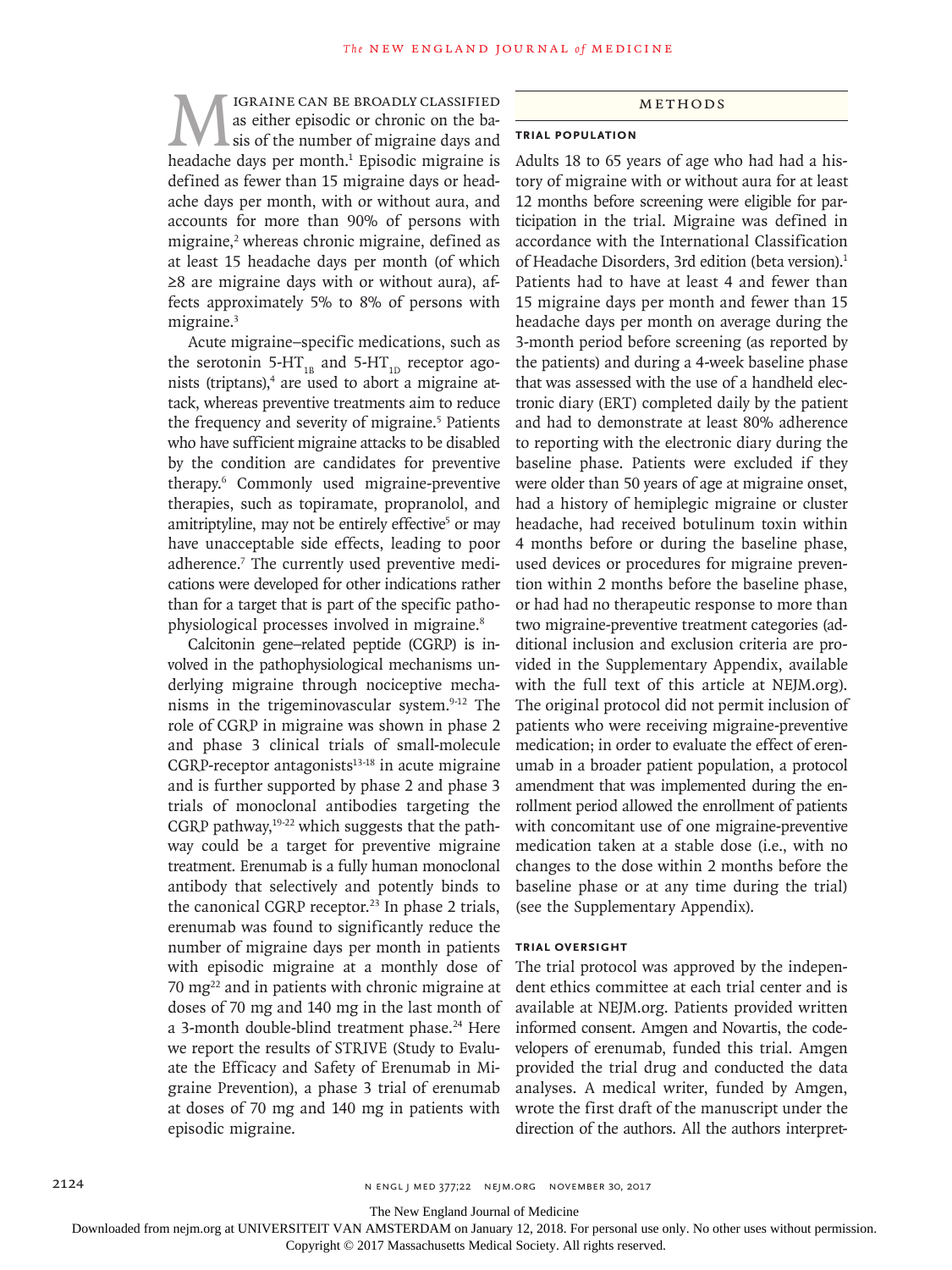ed the data, contributed to the preparation of the manuscript, made the final decision to submit the manuscript for publication, and attest to the accuracy and completeness of the data and adverseevents reporting and to the fidelity of the trial to the protocol.

#### **Trial Design**

This was a multicenter, randomized, double-blind, placebo-controlled, parallel-group, phase 3 trial conducted at 121 sites across North America, Europe, and Turkey from July 2015 (when the first patients underwent randomization) until September 5, 2016 (primary completion date). The trial had four phases: screening (≤3 weeks of initial screening and a 4-week baseline phase); the double-blind treatment phase (24 weeks); the active-treatment phase, in which patients underwent repeat randomization and were assigned to receive 70 mg or 140 mg of erenumab (28 weeks); and a safety follow-up phase (12 weeks). The results from the baseline and double-blind treatment phases are reported here. Results from the activetreatment and safety follow-up phases have not yet been analyzed. Safety follow-up data for patients who did not enter the active-treatment phase are included in this report.

At the end of the 4-week baseline phase, eligible patients were randomly assigned in a 1:1:1 ratio to receive monthly subcutaneous injections of 70 mg of erenumab, 140 mg of erenumab, or placebo at day 1 and weeks 4, 8, 12, 16, and 20, administered by trained staff at the trial sites. Randomization was based on a schedule that had been generated by the sponsor before initiation of the trial and was centrally executed with the use of an interactive voice or Web response system. Randomization was stratified according to region (North America vs. other) and according to the use of migraine-preventive medication (current use, previous use only, or no previous or current use). The patients, site personnel, and trial-sponsor personnel were not aware of the trial-group assignments.

#### **Trial Assessments and Safety Evaluations**

During the baseline and double-blind treatment phases, patients completed an electronic diary daily with information about their migraine and nonmigraine headaches, including the date and time of onset and resolution, pain severity and features, associated symptoms, and the use of migraine-specific abortive therapies and analgesic medications. Patients also completed the Migraine Physical Function Impact Diary (MPFID), a 13-item self-administered instrument measuring physical functioning in the past 24 hours, on migraine and nonmigraine days using the electronic diary. The MPFID contains a 7-item everyday-activities domain (MPFID-EA; scores range from 7 to 35, with higher scores indicating greater interference of migraine with everyday activity) and a 5-item physical-impairment domain (MPFID-PI; scores range from 5 to 25, with higher scores indicating greater physical impairment due to migraine), as well as a global question to assess the overall effect of migraines. For the analysis, these scores were averaged over a period of 1 month and then linearly transformed to a 100-point scale. Safety was monitored throughout the trial through reporting of adverse events and serious adverse events with the use of definitions from the *Medical Dictionary for Regulatory Activities*, version 19.0. The safety assessment included evaluation of laboratory values, vital signs, electrocardiograms, and anti-erenumab antibodies (additional information about the safety assessments is provided in the Supplementary Appendix).

#### **End Points**

The primary objective of the trial was to compare erenumab with placebo with regard to the primary end point of the change in mean number of migraine days per month from baseline to the final 3 months (months 4 through 6) of the double-blind treatment phase. A migraine day was defined as any calendar day on which the patient had onset, continuation, or recurrence of a qualified migraine as recorded in the electronic diary. A qualified migraine was defined as a migraine (with or without aura) lasting at least 30 minutes and manifesting with at least two pain features, at least one associated nonpain feature, or both (information on migraine features is provided in the Supplementary Appendix). Any calendar day on which acute migraine–specific medication was used was counted as a migraine day. The first-tier secondary end points were at least a 50% reduction from baseline in the mean number of migraine days per month and the change from baseline in the mean number of days of use of acute migraine–specific medication (including triptans or ergotamine derivatives) per month, and the second-tier secondary end points were the change

n engl j med 377;22 nejm.org November 30, 2017 2125

The New England Journal of Medicine

Downloaded from nejm.org at UNIVERSITEIT VAN AMSTERDAM on January 12, 2018. For personal use only. No other uses without permission.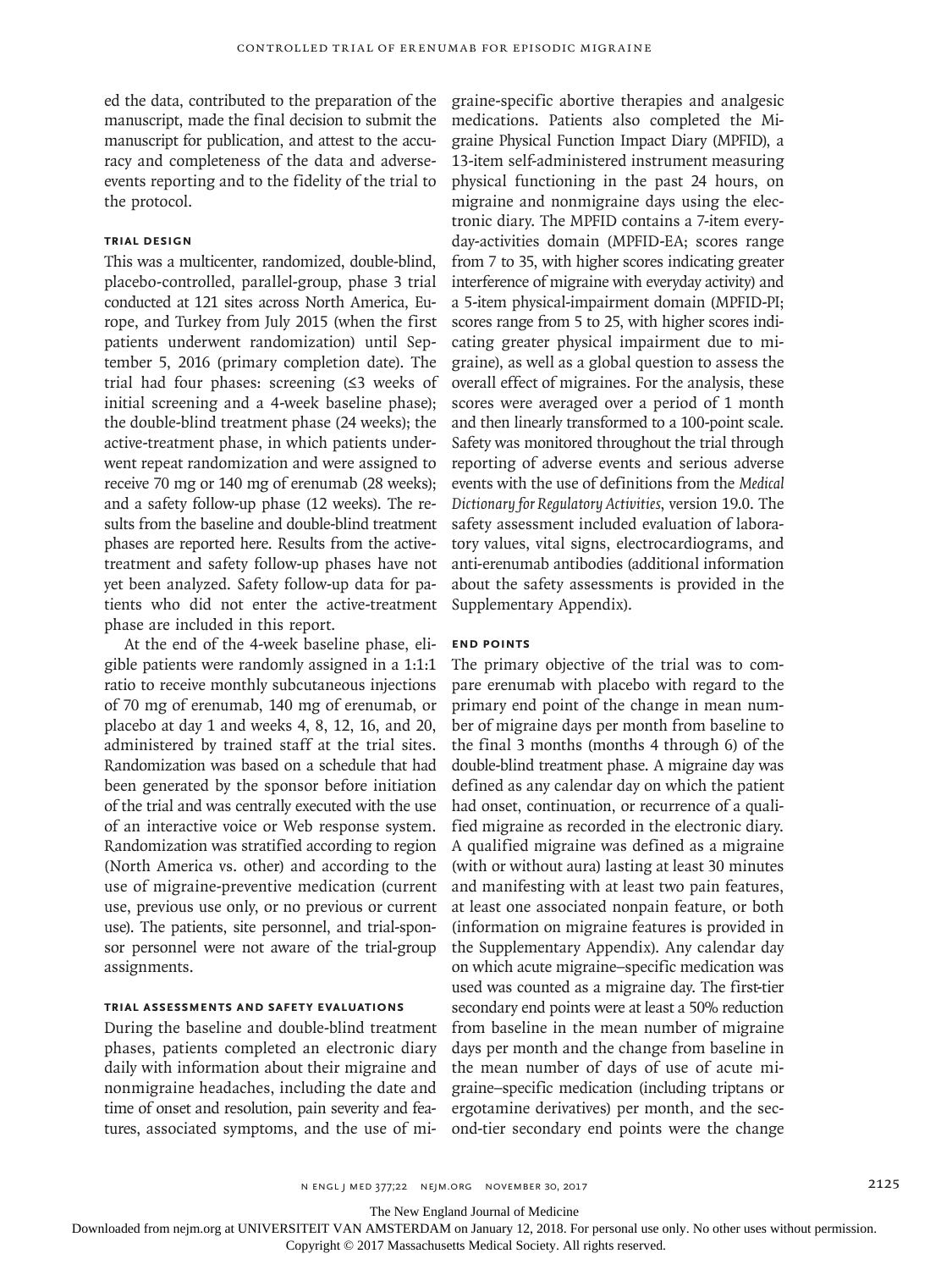| Table 1. Baseline Demographic and Clinical Characteristics of the Patients.* |                         |                                |                                 |  |  |  |
|------------------------------------------------------------------------------|-------------------------|--------------------------------|---------------------------------|--|--|--|
| Characteristic                                                               | Placebo<br>$(N = 319)$  | Erenumab, 70 mg<br>$(N = 317)$ | Erenumab, 140 mg<br>$(N = 319)$ |  |  |  |
| Age (range) - yr                                                             | $41.3 \pm 11.2$ (18-65) | $41.1 \pm 11.3$ (18-63)        | $40.4 \pm 11.1$ (19-65)         |  |  |  |
| Female sex - no. (%)                                                         | 274 (85.9)              | 268 (84.5)                     | 272 (85.3)                      |  |  |  |
| Geographic region - no. (%)                                                  |                         |                                |                                 |  |  |  |
| North America                                                                | 158 (49.5)              | 159 (50.2)                     | 160 (50.2)                      |  |  |  |
| Other <sup>+</sup>                                                           | 161(50.5)               | 158 (49.8)                     | 159 (49.8)                      |  |  |  |
| Age at migraine onset - yr                                                   | $21.2 + 10.2$           | $21.4 + 11.0$                  | $20.7 + 9.9$                    |  |  |  |
| Acute headache medication use - no. (%)                                      |                         |                                |                                 |  |  |  |
| Migraine-specifict:                                                          | 191 (59.9)              | 179 (56.5)                     | 192 (60.2)                      |  |  |  |
| Non-migraine-specific                                                        | 244 (76.5)              | 243 (76.7)                     | 256 (80.3)                      |  |  |  |
| Migraine-preventive medication use - no. $(\%)$                              |                         |                                |                                 |  |  |  |
| No current or previous use                                                   | 178 (55.8)              | 175(55.2)                      | 187 (58.6)                      |  |  |  |
| Previous use only                                                            | 131 (41.1)              | 133(42.0)                      | 124 (38.9)                      |  |  |  |
| Current use <sup>¶</sup>                                                     | 10(3.1)                 | 9(2.8)                         | 8(2.5)                          |  |  |  |
| History of preventive treatment failure - no. (%)                            | 127 (39.8)              | 127(40.1)                      | 116 (36.4)                      |  |  |  |
| Lack of efficacy                                                             | 90(28.2)                | 89(28.1)                       | 83 (26.0)                       |  |  |  |
| Unacceptable side effects                                                    | 78 (24.5)               | 65 (20.5)                      | 62 (19.4)                       |  |  |  |
| Assessment of migraine during baseline phase                                 |                         |                                |                                 |  |  |  |
| Migraine days per month                                                      | $8.2 + 2.5$             | $8.3 + 2.5$                    | $8.3 + 2.5$                     |  |  |  |
| Headache days per month                                                      | $9.3 \pm 2.6$           | $9.1 + 2.6$                    | $9.3 + 2.5$                     |  |  |  |
| Migraine attacks per month                                                   | $5.1 + 1.5$             | $5.2 + 1.5$                    | $5.2 + 1.4$                     |  |  |  |
| Days of use of acute migraine-specific medication<br>per month <sub>i</sub>  | $3.4 + 3.4$             | $3.2 + 3.4$                    | $3.4 + 3.5$                     |  |  |  |
| Monthly MPFID everyday-activities score**                                    | $13.7 + 9.1$            | $14.0 + 8.9$                   | $13.1 + 8.3$                    |  |  |  |
| Monthly MPFID physical-impairment score**                                    | $12.2 + 9.4$            | $12.6 + 9.6$                   | $12.0 + 9.0$                    |  |  |  |

Plus–minus values are means  $\pm$ SD. Data in the table are for the full analysis set (all patients who underwent randomization). There were no significant between-group differences in baseline characteristics. Percentages may not total 100 because of rounding.

† Other includes Austria, Belgium, the Czech Republic, Finland, Germany, the Netherlands, Poland, Slovakia, Sweden, Turkey, and the United Kingdom.

‡ During the baseline phase, 557 patients (58.5%) used triptan-based medications and 4 patients (0.4%) used ergotamine-based medications (safety analysis set).

The summary of treatment with migraine-preventive medications is based on actual data collected rather than on randomization stratification.

¶ The use of one stable migraine-preventive medication was allowed, in accordance with a late protocol amendment. Three patients (0.3%) used topiramate; 7 (0.7%) used beta blockers; 7 (0.7%) used tricyclic antidepressants; 4 (0.4%) used serotonin–norepinephrine reuptake inhibitors; 1 (0.1%) used flunarizine, verapamil, or lomerizine; 2 (0.2%) used lisinopril or candesartan; and 3 (0.3%) used other medications.

‖ Treatment-failure categories were not mutually exclusive; a patient could be included in both categories.

\*\* The Migraine Physical Function Impact Diary (MPFID) contains a 7-item everyday-activities domain and a 5-item physical-impairment domain, as well as a global question to assess the overall effect of migraines. The scores were averaged over a period of 1 month and then linearly transformed to a 100-point scale, with higher scores representing greater migraine burden on functioning.

from baseline in both the MPFID-PI score and **Statistical Analysis** MPFID-EA score. Secondary end points were as-The primary end point and continuous secondary double-blind treatment phase.

sessed and averaged over the final 3 months of the end points were analyzed with the use of a linear mixed-effects model without any imputation of

2126 **n ENGL J MED 377;22 NEIM.ORG NOVEMBER 30, 2017** 

The New England Journal of Medicine

Downloaded from nejm.org at UNIVERSITEIT VAN AMSTERDAM on January 12, 2018. For personal use only. No other uses without permission.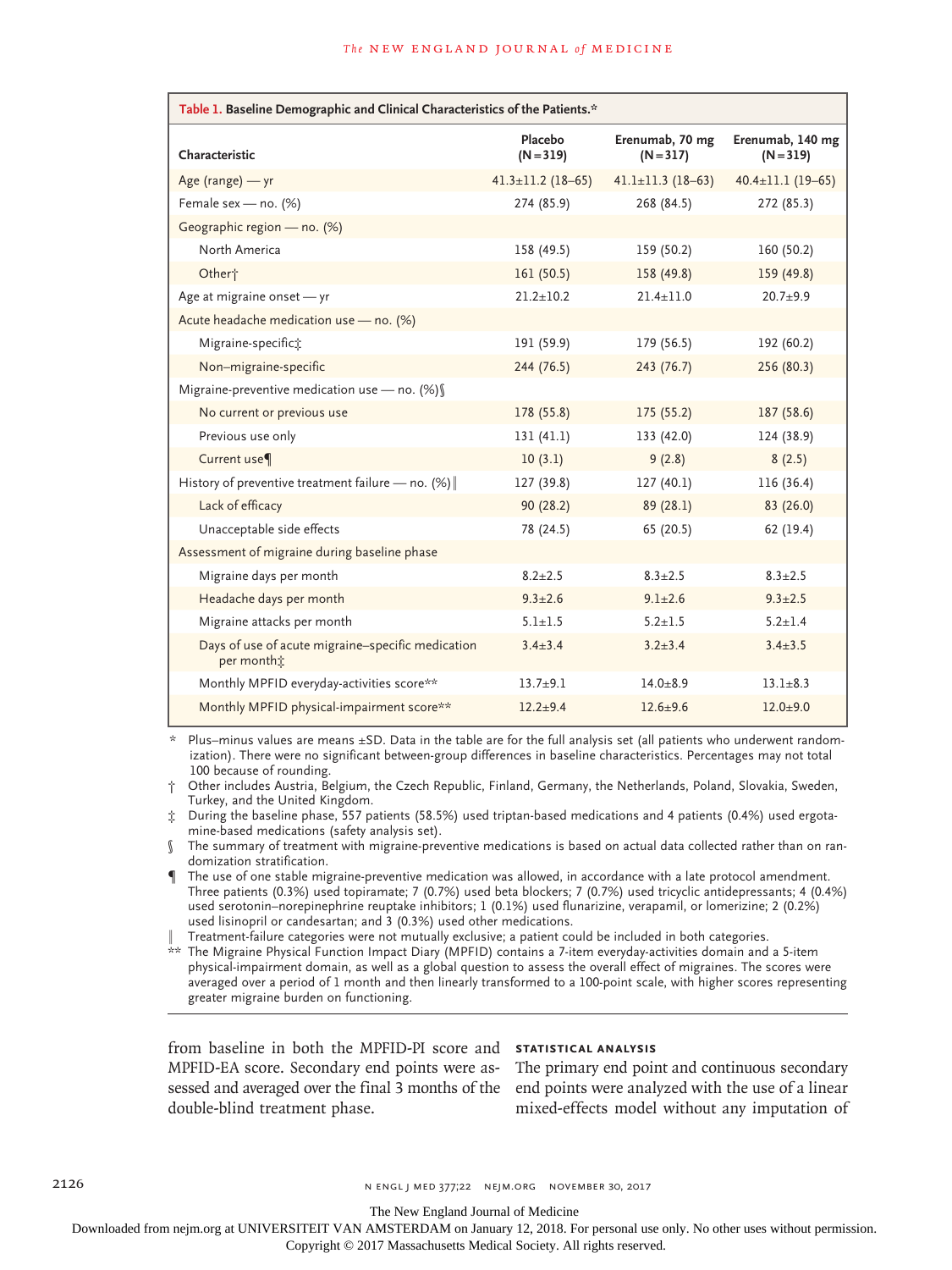**Table 2. Clinical Responses and Patient-Reported Outcomes over the Final 3 Months of the Double-Blind Treatment Phase (Months 4, 5, and 6).\***

| Outcome                                                        | Placebo<br>$(N = 316)$ | Erenumab, 70 mg<br>$(N = 312)^{4}$ | Erenumab, 140 mg<br>$(N=318)$ <sup>*</sup> |
|----------------------------------------------------------------|------------------------|------------------------------------|--------------------------------------------|
| Migraine days per month                                        |                        |                                    |                                            |
| Change from baseline                                           | $-1.8+0.2$             | $-3.2+0.2$                         | $-3.7+0.2$                                 |
| Difference vs. placebo (95% CI)                                |                        | $-1.4$ ( $-1.9$ to $-0.9$ )        | $-1.9$ (-2.3 to $-1.4$ )                   |
| ≥50% Reduction from baseline in migraine days per<br>month     |                        |                                    |                                            |
| No. of patients (%)                                            | 84 (26.6)              | 135(43.3)                          | 159 (50.0)                                 |
| Odds ratio (95% CI)                                            |                        | 2.13 (1.52 to 2.98)                | 2.81 (2.01 to 3.94)                        |
| Days of use of acute migraine-specific<br>medication per month |                        |                                    |                                            |
| Change from baseline                                           | $-0.2+0.1$             | $-1.1+0.1$                         | $-1.6+0.1$                                 |
| Difference vs. placebo (95% CI)                                |                        | $-0.9$ ( $-1.2$ to $-0.6$ )        | $-1.4$ ( $-1.7$ to $-1.1$ )                |
| Monthly MPFID everyday-activities score                        |                        |                                    |                                            |
| Change from baseline                                           | $-3.3+0.4$             | $-5.5+0.4$                         | $-5.9+0.4$                                 |
| Difference vs. placebo (95% CI)                                |                        | $-2.2$ ( $-3.3$ to $-1.2$ )        | $-2.6$ ( $-3.6$ to $-1.5$ )                |
| Monthly MPFID physical-impairment score                        |                        |                                    |                                            |
| Change from baseline                                           | $-2.4+0.4$             | $-4.2+0.4$                         | $-4.8+0.4$                                 |
| Difference vs. placebo (95% CI)                                |                        | $-1.9$ (-3.0 to $-0.8$ )           | $-2.4$ ( $-3.5$ to $-1.4$ )                |

\* Plus–minus values are least-squares means ±SE. The analysis included patients who underwent randomization, received at least one dose of the randomly assigned trial regimen, and had at least one postbaseline measurement for migraine days per month during the double-blind treatment phase (efficacy analysis set).

† P<0.001 for all pairwise comparisons between erenumab and placebo. P values were unadjusted, and significance was determined for all primary and secondary end points after adjustment for multiplicity.

missing data. Sensitivity analyses were conducted First-tier and second-tier secondary end points with multiple imputation under missing-at-random and missing-not-at-random assumptions. For the secondary end point of a 50% or greater reduction in mean migraine days per month, a stratified Cochran–Mantel–Haenszel test was used after imputation of missing data as nonresponse. Sensitivity analyses for this end point included a generalized linear mixed-effects model without any imputation of missing data. Further information on the sensitivity analyses is provided in the Supplementary Appendix. The significance of the between-group differences with regard to the primary and secondary end points was determined after multiplicity adjustment with a prespecified hierarchical gatekeeping procedure and Hochberg-based testing procedures to maintain the two-sided, study-wise, type I error rate at an alpha level of 0.05. The primary end point was tested separately for each erenumab dose at an alpha level of 0.04 for 70 mg and of 0.01 for 140 mg.

were then tested sequentially with the use of the procedure detailed in the Supplementary Appendix.

The full analysis set in the final protocol included all the patients who underwent randomization. The efficacy end points are reported with the use of the following efficacy analysis set: patients who received at least one dose of erenumab or placebo and had at least one postbaseline measurement for migraine days per month during the double-blind treatment phase, analyzed according to randomly assigned trial regimen. The efficacy analysis set meets the criteria for a full analysis set.25 The safety analysis set included all the patients who underwent randomization and received at least one dose of erenumab or placebo, analyzed according to randomly assigned trial regimen unless the dose received throughout the double-blind treatment phase differed from the one that had been randomly assigned.

The New England Journal of Medicine

Downloaded from nejm.org at UNIVERSITEIT VAN AMSTERDAM on January 12, 2018. For personal use only. No other uses without permission.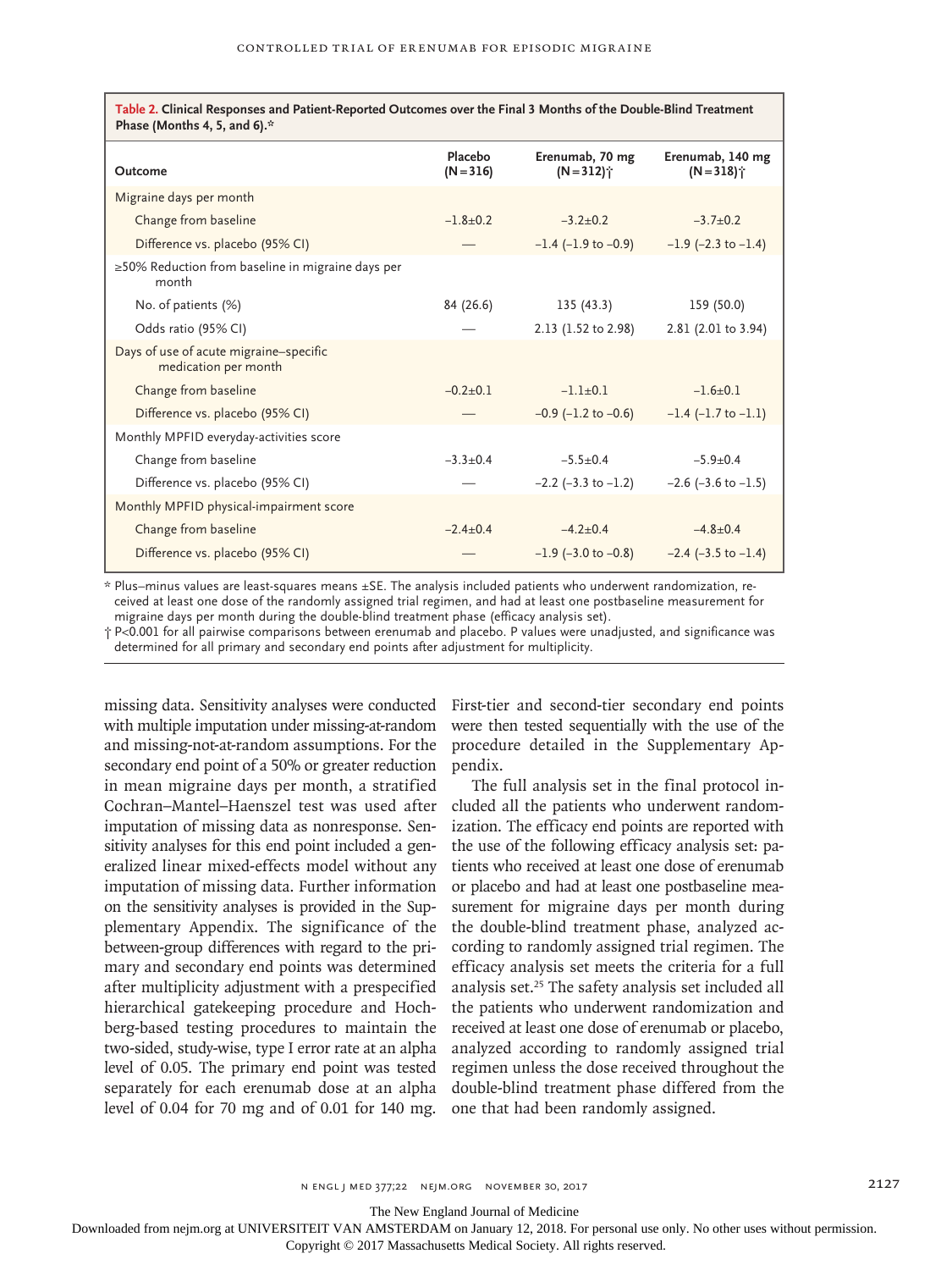

#### **Figure 1. Primary End Point.**

Least-squares mean changes from baseline in migraine days per month during the double-blind treatment phase are shown. The I bars represent 95% confidence intervals. Changes from baseline in mean migraine days over the final 3 months (months 4, 5, and 6) in both erenumab dose groups differed significantly from those in the placebo group (P<0.001 for each comparison). Data were analyzed with the use of a repeated-measures, linear mixed-effects model including trial group, baseline value, stratification factors, scheduled visit, and the interaction of trial group with scheduled visit, and the analysis was based on the data as observed with no imputation of missing values. Patients were given erenumab or placebo at day 1 (baseline) and at months 1, 2, 3, 4, and 5. The figure is based on the efficacy analysis set (patients who received at least one dose of erenumab or placebo and had at least one post-

#### **RESULTS**

#### **Patients**

A total of 955 patients underwent randomization (317 to the 70-mg erenumab group, 319 to the 140-mg erenumab group, and 319 to the placebo group), and 858 patients (89.8%) completed the 6-month double-blind treatment phase (Fig. S1 in the Supplementary Appendix). The groups were balanced with respect to demographic and clinical characteristics (Table 1, and Table S1 in the Supplementary Appendix). The mean age of the patients was 40.9 years, 405 (42.4%) were currently using or had previously used migraine-preventive medication, and 370 (38.7%) had discontinued their use of a previous preventive medication because of insufficient efficacy or unacceptable side effects, as documented in patient records or reported by the patient. During the baseline phase, all three trial groups had a mean of 8.3 migraine days per month, 562 patients (58.8%) used acute migraine–specific medications, and 27 patients (2.8%) used one migraine-preventive medication.

#### **End Points**

From baseline to the final 3 months of the double-blind treatment phase, the reduction in mean migraine days per month was 3.2 days in the 70-mg erenumab group and 3.7 days in the 140-mg erenumab group, as compared with 1.8 days in the placebo group (P<0.001 for each dose vs. placebo) (Table 2 and Fig. 1). Erenumab at either dose was superior to placebo with regard to all secondary end points over the final 3 months of the double-blind treatment phase. At least a 50% reduction in mean migraine days per month from baseline to months 4 through 6 was achieved for 43.3% of patients in the 70-mg erenumab group and 50.0% of patients in the 140-mg erenumab group, as compared with 26.6% in the placebo group (P<0.001 for each dose vs. placebo). The odds of having at least a 50% reduction in mean migraine days at months 4 through 6 were 2.1 and 2.8 times greater for the 70-mg and 140-mg groups, respectively, than for the placebo group (P<0.001 for both comparisons) (Table 2 and Fig. 2). From baseline to the final 3 months of the

The New England Journal of Medicine

Downloaded from nejm.org at UNIVERSITEIT VAN AMSTERDAM on January 12, 2018. For personal use only. No other uses without permission.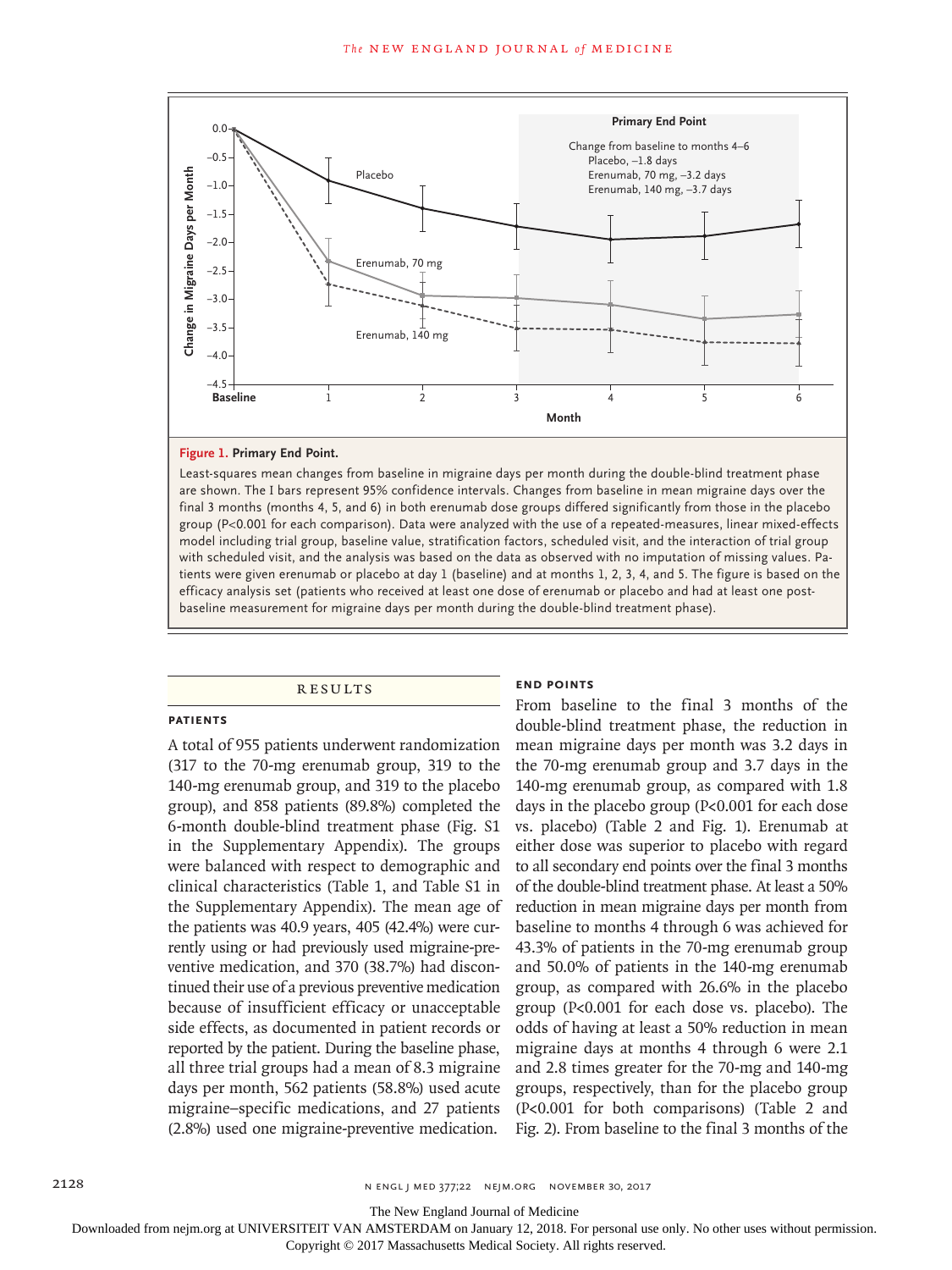

The percentage of patients with a 50% or greater reduction from baseline in mean migraine days per month over the final 3 months (months 4, 5, and 6) in both erenumab dose groups differed significantly from that in the placebo group (P<0.001 for each comparison). Data were analyzed with the use of a stratified Cochran–Mantel–Haenszel test after imputation of missing data as nonresponse. Patients were given erenumab or placebo at day 1 (baseline) and at months 1, 2, 3, 4, and 5. The figure is based on the efficacy analysis set (patients who received at least one dose of erenumab or placebo and had at least one postbaseline measurement for mean migraine days per month

double-blind treatment phase, the mean number (P<0.001 for each dose vs. placebo) (Table 2, and of days of use of acute migraine–specific medication per month was reduced by 1.1 days in the 70-mg erenumab group and by 1.6 days in the 140 mg erenumab group, as compared with 0.2 days for the placebo group (P<0.001 for each dose vs. placebo) (Table 2, and Fig. S2 in the Supplementary Appendix).

The effect of migraine on patient-reported physical functioning was determined with the use of the MPFID. Transformed MPFID-EA scores (on a scale of 0 to 100, with higher values representing greater interference of migraine with everyday activity) were reduced from baseline by 5.5 in the 70-mg erenumab group and by 5.9 in the 140-mg erenumab group, as compared with 3.3 in the placebo group (P<0.001 for each dose vs. placebo) (Table 2, and Fig. S3 in the Supplementary Appendix). Transformed MPFID-PI scores (on a scale of 0 to 100, with higher values representing greater physical impairment due to migraine) were reduced by 4.2 in the 70-mg erenumab group and by 4.8 in the 140-mg erenumab group, as compared with 2.4 in the placebo group

Fig. S4 in the Supplementary Appendix).

#### **Safety**

A total of 572 (90.4%) of the 633 patients who received at least one dose of erenumab and 278 (87.1%) of the 319 patients who received at least one dose of placebo received all six planned doses. The frequency and severity of adverse events, serious adverse events, and adverse events leading to discontinuation of the trial regimen were similar between the erenumab groups and the placebo group (Table 3, and Table S3 in the Supplementary Appendix). Numerically more instances of injection-site pain occurred in the 70-mg erenumab group than in the placebo group. A total of 35 of the 628 patients (5.6%) for whom postbaseline antibody data were available tested positive for anti-erenumab binding antibodies (8.0% of patients in the 70-mg group and 3.2% of patients in the 140-mg group), one of whom, in the 70-mg erenumab group, tested positive for neutralizing antibodies (0.2%). No clinically meaningful differences between the erenumab groups

n engl j med 377;22 nejm.org November 30, 2017 2129

The New England Journal of Medicine

Downloaded from nejm.org at UNIVERSITEIT VAN AMSTERDAM on January 12, 2018. For personal use only. No other uses without permission.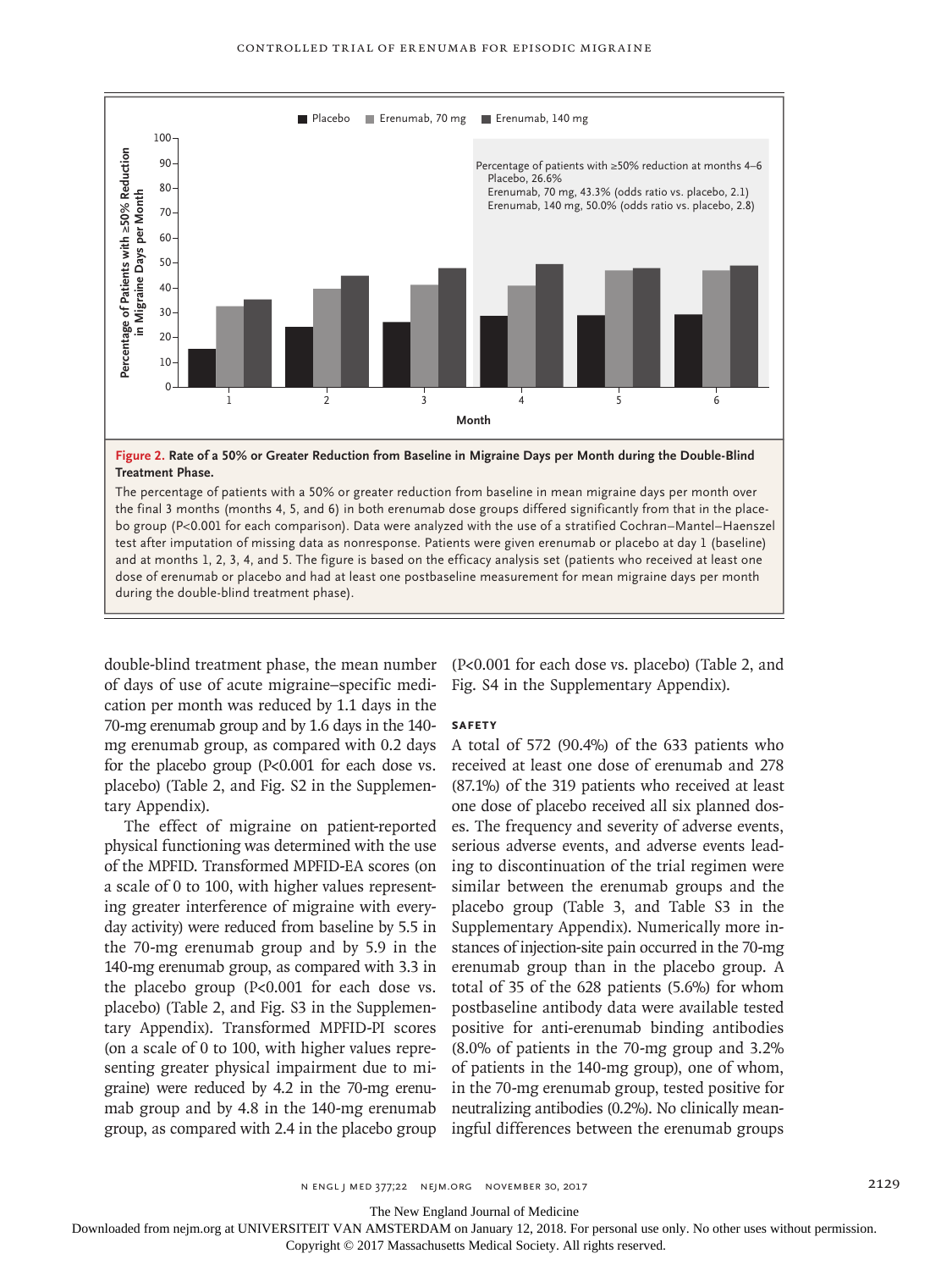| Table 3. Adverse Events Reported during the Double-Blind Treatment Phase.* |                        |                                |                                 |  |  |
|----------------------------------------------------------------------------|------------------------|--------------------------------|---------------------------------|--|--|
| Event                                                                      | Placebo<br>$(N = 319)$ | Erenumab, 70 mg<br>$(N = 314)$ | Erenumab, 140 mg<br>$(N = 319)$ |  |  |
|                                                                            |                        | number of patients (percent)   |                                 |  |  |
| Adverse event                                                              | 201(63.0)              | 180(57.3)                      | 177(55.5)                       |  |  |
| Adverse events reported by $\geq$ 2% of patients in any trial<br>group     |                        |                                |                                 |  |  |
| Nasopharyngitis                                                            | 32 (10.0)              | 31(9.9)                        | 35(11.0)                        |  |  |
| Upper respiratory tract infection                                          | 18(5.6)                | 21(6.7)                        | 15(4.7)                         |  |  |
| <b>Sinusitis</b>                                                           | 7(2.2)                 | 7(2.2)                         | 11(3.4)                         |  |  |
| Constipation                                                               | 4(1.3)                 | 5(1.6)                         | 11(3.4)                         |  |  |
| Arthralgia                                                                 | 6(1.9)                 | 7(2.2)                         | 7(2.2)                          |  |  |
| Fatigue                                                                    | 8(2.5)                 | 6(1.9)                         | 7(2.2)                          |  |  |
| Nausea                                                                     | 6(1.9)                 | 7(2.2)                         | 6(1.9)                          |  |  |
| Influenza                                                                  | 6(1.9)                 | 4(1.3)                         | 8(2.5)                          |  |  |
| Urinary tract infection                                                    | 7(2.2)                 | 5(1.6)                         | 7(2.2)                          |  |  |
| Back pain                                                                  | 7(2.2)                 | 6(1.9)                         | 6(1.9)                          |  |  |
| Injection-site pain                                                        | 1(0.3)                 | 10(3.2)                        | 1(0.3)                          |  |  |
| Migraine                                                                   | 10(3.1)                | 4(1.3)                         | 3(0.9)                          |  |  |
| Hypertension                                                               | 8(2.5)                 | 5(1.6)                         | $\Omega$                        |  |  |
| Adverse event leading to discontinuation of trial<br>regimen               | 8(2.5)                 | 7(2.2)                         | 7(2.2)                          |  |  |
| Serious adverse event+                                                     | 7(2.2)                 | 8(2.5)                         | 6(1.9)                          |  |  |

\* Data are for the safety analysis set (all patients who underwent randomization and received at least one dose of erenumab or placebo, analyzed according to randomly assigned trial regimen unless the dose received throughout the double-blind treatment phase differed from the one that had been randomly assigned). More than one adverse event could be reported by a patient.

† Serious adverse events are listed in Table S3 in the Supplementary Appendix.

and the placebo group were observed with regard to the results of hepatic-function testing, creatinine levels, total neutrophil counts, vital signs, or electrocardiographic findings. The results of hepatic-function tests are provided in Table S4 in the Supplementary Appendix. No deaths occurred during the double-blind treatment phase of the trial.

#### Discussion

Migraine-preventive treatment with subcutaneous erenumab, a monoclonal antibody to the canonical CGRP receptor, at a monthly dose of 70 mg or 140 mg resulted in a mean reduction in the frequency of migraine days that was significantly greater (by almost 2 days) than that associated with placebo. As compared with placebo, erenumab treatment also resulted in greater reductions from baseline in the use of acute migraine–specific medications and in the effect of migraine on functioning in adults with episodic migraine.

Typically, a clinical response to migraine therapy has been defined as at least a 50% reduction in mean migraine days per month.<sup>26</sup> The rate of a 50% or greater reduction in mean migraine days in the 140-mg erenumab group was 50.0%, as compared with 26.6% in the placebo group. The clinical benefit of erenumab was corroborated by significantly greater reductions in the number of days per month that acute migraine– specific medications were used in each of the erenumab dose groups, as compared with the placebo group. This trial also assessed the effect of migraine on patients' lives after treatment with erenumab. The observed reductions in physicalimpairment and daily-activity scores associated with each dose of erenumab versus placebo sug-

2130 **N ENGL J MED 377;22 NEIM.ORG NOVEMBER 30, 2017** 

The New England Journal of Medicine

Downloaded from nejm.org at UNIVERSITEIT VAN AMSTERDAM on January 12, 2018. For personal use only. No other uses without permission.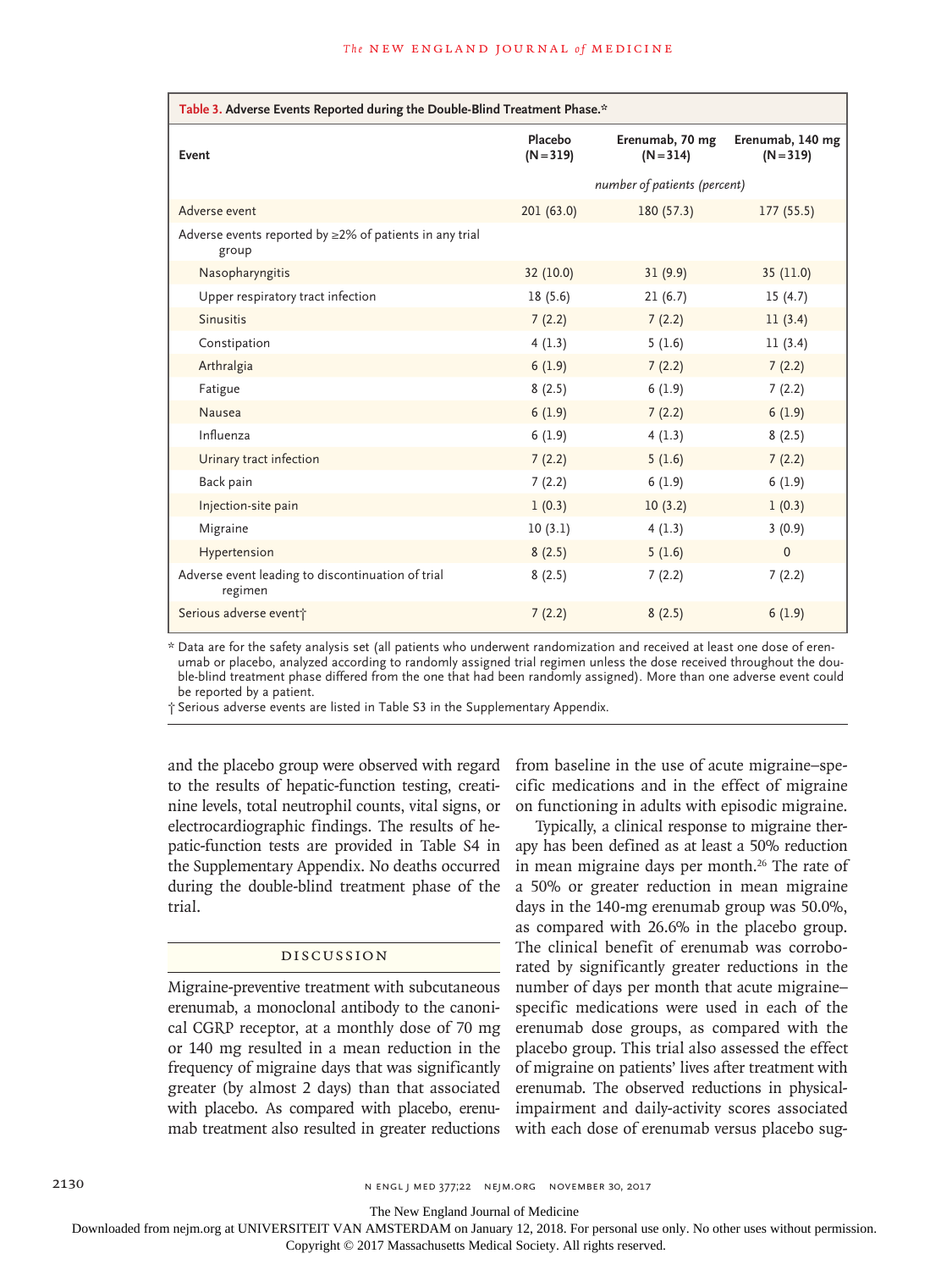gest that the reduction in migraine frequency translated into a reduction in the effect of migraine on patients. The treatment response achieved with erenumab was apparent from the first efficacy time point at month 1, which suggests that patients had an early benefit (Table S2 in the Supplementary Appendix).

During the 6-month double-blind treatment phase of this trial, no cardiovascular safety signal was observed, and the overall safety profile of erenumab was similar to that of placebo. A total of 90.4% of the patients who received erenumab and 87.1% of the patients who received placebo received all planned doses. Fewer than 3% of patients withdrew from the trial because of adverse events, a rate numerically lower than the rates reported for oral migraine-preventive treatments in studies of similar duration, although a direct comparison with these agents was not made in this trial.<sup>27</sup>

A limitation of this trial was the exclusion of patients who had had no therapeutic response to more than two classes of migraine-preventive drugs (see the Supplementary Appendix for definitions). However, patients could be included in the trial if they had discontinued previous migraine-preventive treatment because of insufficient efficacy, a lack of sustained response, or unacceptable side effects, and erenumab was found to have efficacy, despite the fact that 38.7% of the patients had previously not had a beneficial effect from migraine-preventive drugs. Efficacy was similarly demonstrated in a phase 2 trial of erenumab involving patients with chronic migraine, in which 68% of patients had previously discontinued migraine-preventive medication because of a lack of efficacy or unacceptable side effects.<sup>24</sup>

The double-blind treatment phase of this trial, conducted over a period of 6 months in patients with episodic migraine, together with other phase 2 and 3 trials of erenumab for the treatment of episodic and chronic migraine, $22,24,28$  suggest that erenumab may be useful for the prevention of episodic migraine. Further trials are needed to determine the long-term safety of erenumab and the durability of its effects.

Supported by Amgen and Novartis. Erenumab is codeveloped by Amgen and Novartis.

Disclosure forms provided by the authors are available with the full text of this article at NEJM.org.

We thank the STRIVE investigators and patients for their participation and commitment to this work, and Lori (Gorton) Smette, Ph.D. (an Amgen employee), and Devon Allen, B.Sc., of Fishawack Communications (funded by Amgen) for medicalwriting support.

#### **References**

**1.** Headache Classification Committee of the International Headache Society (IHS). The International Classification of Headache Disorders, 3rd edition (beta version). Cephalalgia 2013;33:629-808.

**2.** Lipton RB, Manack Adams A, Buse DC, Fanning KM, Reed ML. A comparison of the Chronic Migraine Epidemiology and Outcomes (CaMEO) study and American Migraine Prevalence and Prevention (AMPP) study: demographics and headache-related disability. Headache 2016;56:1280-9.

**3.** Buse DC, Manack AN, Fanning KM, et al. Chronic migraine prevalence, disability, and sociodemographic factors: results from the American Migraine Prevalence and Prevention Study. Headache 2012;52: 1456-70.

**4.** Goadsby PJ, Lipton RB, Ferrari MD. Migraine — current understanding and treatment. N Engl J Med 2002;346:257-70. **5.** Goadsby PJ, Sprenger T. Current practice and future directions in the prevention and acute management of migraine. Lancet Neurol 2010;9:285-98.

**6.** Lipton RB, Bigal ME, Diamond M, Freitag F, Reed ML, Stewart WF. Migraine prevalence, disease burden, and the need for preventive therapy. Neurology 2007; 68:343-9.

**7.** Hepp Z, Dodick DW, Varon SF, Gillard P, Hansen RN, Devine EB. Adherence to oral migraine-preventive medications among patients with chronic migraine. Cephalalgia 2015;35:478-88.

**8.** Charles A. Migraine: a brain state. Curr Opin Neurol 2013;26:235-9.

**9.** Goadsby PJ, Edvinsson L, Ekman R. Vasoactive peptide release in the extracerebral circulation of humans during migraine headache. Ann Neurol 1990;28: 183-7.

**10.** Goadsby PJ, Edvinsson L. The trigeminovascular system and migraine: studies characterizing cerebrovascular and neuropeptide changes seen in humans and cats. Ann Neurol 1993;33:48-56.

**11.** Lassen LH, Haderslev PA, Jacobsen VB, Iversen HK, Sperling B, Olesen J. CGRP may play a causative role in migraine. Cephalalgia 2002;22:54-61.

**12.** Ho TW, Edvinsson L, Goadsby PJ. CGRP and its receptors provide new insights into migraine pathophysiology. Nat Rev Neurol 2010;6:573-82.

**13.** Olesen J, Diener H-C, Husstedt IW, et al. Calcitonin gene–related peptide receptor antagonist BIBN 4096 BS for the acute treatment of migraine. N Engl J Med 2004;350:1104-10.

**14.** Ho TW, Ferrari MD, Dodick DW, et al. Efficacy and tolerability of MK-0974 (telcagepant), a new oral antagonist of calcitonin gene-related peptide receptor, compared with zolmitriptan for acute migraine: a randomised, placebo-controlled, parallel-treatment trial. Lancet 2008;372:2115-23.

**15.** Hewitt DJ, Aurora SK, Dodick DW, et al. Randomized controlled trial of the CGRP receptor antagonist MK-3207 in the acute treatment of migraine. Cephalalgia 2011;31:712-22.

**16.** Diener HC, Barbanti P, Dahlöf C, Reuter U, Habeck J, Podhorna J. BI 44370 TA, an oral CGRP antagonist for the treatment of acute migraine attacks: results from a phase II study. Cephalalgia 2011; 31:573-84.

**17.** Marcus R, Goadsby PJ, Dodick D, Stock D, Manos G, Fischer TZ. BMS-927711 for the acute treatment of migraine: a double-blind, randomized, placebo controlled, dose-ranging trial. Cephalalgia 2014;34:114-25.

**18.** Voss T, Lipton RB, Dodick DW, et al.

n engl j med 377;22 nejm.org November 30, 2017 2131

The New England Journal of Medicine

Downloaded from nejm.org at UNIVERSITEIT VAN AMSTERDAM on January 12, 2018. For personal use only. No other uses without permission.